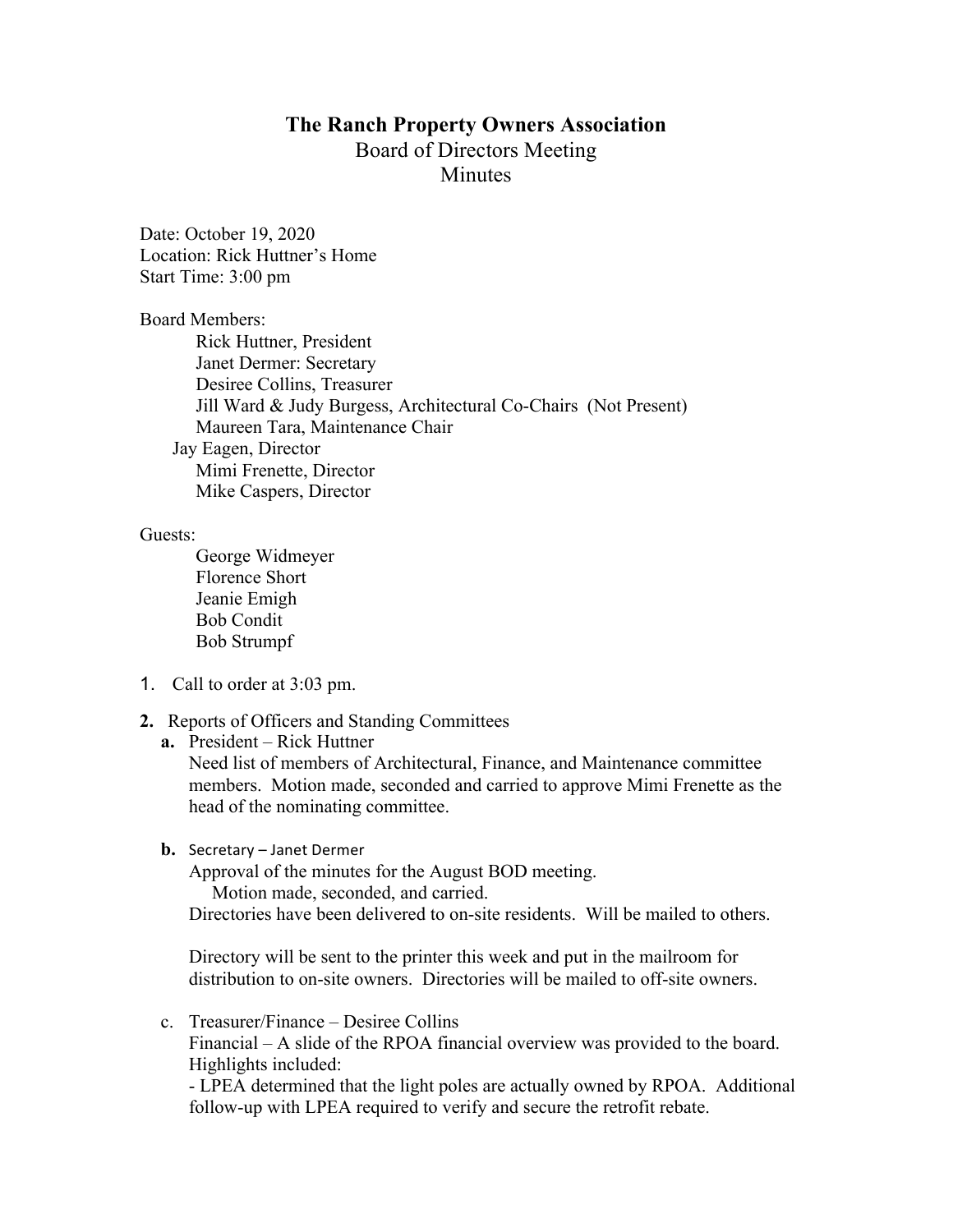- Capital expenses significantly under budget because the street lights were less expensive than expected and entrance sign replacement is postponed until next year.

A draft budget for FY22 was provided to the board.

- Primary budget drivers are EarthScapes, Reserve Bridge, and the Gardening Committee.

- Request from Scott Voss to increase the budget for trout.
- Tennis courts are in need of some maintenance.
- Waiting on a study to determine how much money to carry in the reserve fund.
- Owner input is welcome.

Additional financial and budgeting details provided to residents upon request.

d. Architectural – Report provided by Jill Ward and Judy Burgess Approvals Pending

Lot 5 – Replace 3 windows back of house.

- Lot 46 Install forced air and AC condenser behind stone wall.
- Lot 71 Replace bathroom windows.
- Lot 76 Shorten deck by 6 boards.
- Lot 80 Removing 2 dead aspens.
- Lot 85 Replace glass sun roof with Presidential TL 50 shingles.
- Lot 87 Replace gazebo roof.

## Approvals

- Lot 1 Front porch brace.
- Lot 23 New roof.
- Lot 52 Install HVAC system.

Completion Certificates None issued.

Lot 52 – AC unit was approved but owners were not informed of fence requirement. Motion made, seconded, and approved for RPOA to assist with cost of fence.

e. Maintenance – Maureen Tara.

Fall cleanup – Removed two trees blocking Hermosa Creek. Cut down nine trees and removed lots of junipers.

Noxious Weeds – Watermilfoil was treated. Because it was determined to be a native weed, could not get a rebate.

Culverts – The culvert under the railroad tracks is full of vegetation that needs to be removed because it is causing flooding of the tracks.Motion made, seconded,